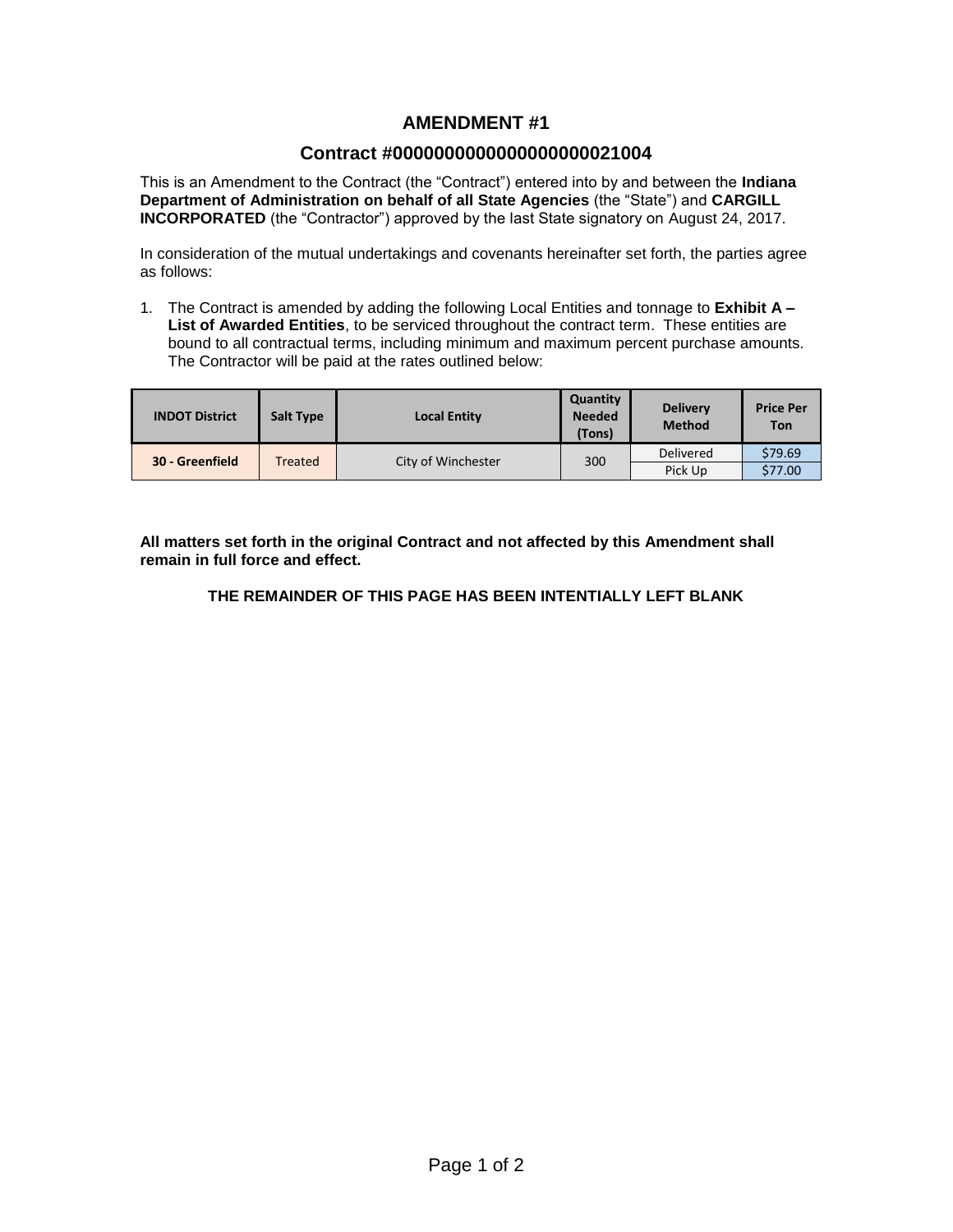## **Non-Collusion and Acceptance**

The undersigned attests, subject to the penalties for perjury, that the undersigned is the Contractor, or that the undersigned is the properly authorized representative, agent, member or officer of the Contractor. Further, to the undersigned's knowledge, neither the undersigned nor any other member, employee, representative, agent or officer of the Contractor, directly or indirectly, has entered into or been offered any sum of money or other consideration for the execution of this Amendment other than that which appears upon the face hereof. Furthermore, if the undersigned has knowledge that a state officer, employee, or special state appointee, as those terms are defined in IC 4-2-6-1, has a financial interest in the Contract, the Contractor attests to compliance with the disclosure requirements in IC 4-2-6-10.5

### **Agreement to Use Electronic Signatures**

I agree, and it is my intent, to sign this Contract by accessing State of Indiana Supplier Portal using the secure password assigned to me and by electronically submitting this Contract to the State of Indiana. I understand that my signing and submitting this Contract in this fashion is the legal equivalent of having placed my handwritten signature on the submitted Contract and this affirmation. I understand and agree that by electronically signing and submitting this Contract in this fashion I am affirming to the truth of the information contained therein. I understand that this Contract will not become binding on the State until it has been approved by the Department of Administration, the State Budget Agency, and the Office of the Attorney General, which approvals will be posted on the Active Contracts Database: https://hr85.gmis.in.gov/psp/pa91prd/EMPLOYEE/EMPL/h/?tab=PAPP\_GUEST

**In Witness Whereof**, Contractor and the State have, through their duly authorized representatives, entered into this Amendment. The parties, having read and understood the foregoing terms of this Amendment, do by their respective signatures dated below agree to the terms thereof.

eborah DUUllians By:

Title: Customer Solution Specialist Title:

Date: Date: 12/22/2017

## **CARGILL INCORPORATED Indiana Department of Administration**



| Electronically Approved by:                                | Electronically Approved by:                                |  |  |
|------------------------------------------------------------|------------------------------------------------------------|--|--|
| Indiana Office of Technology                               | Department of Administration                               |  |  |
| By:                                                        | By:                                                        |  |  |
| (for)                                                      | (for)                                                      |  |  |
| Dewand Neely, Chief Information Officer                    | Jessica Robertson, Commissioner                            |  |  |
| Refer to Electronic Approval History found after the final | Refer to Electronic Approval History found after the final |  |  |
| page of the Executed Contract for details.                 | page of the Executed Contract for details.                 |  |  |
| Electronically Approved by:<br><b>State Budget Agency</b>  | Electronically Approved as to Form and Legality:           |  |  |
|                                                            | Office of the Attorney General                             |  |  |
| By:                                                        | By:                                                        |  |  |
| (for)                                                      | (for)                                                      |  |  |
| Jason D. Dudich, Director                                  | Curtis T. Hill, Jr., Attorney General                      |  |  |
| Refer to Electronic Approval History found after the final | Refer to Electronic Approval History found after the final |  |  |
| page of the Executed Contract for details.                 | page of the Executed Contract for details.                 |  |  |